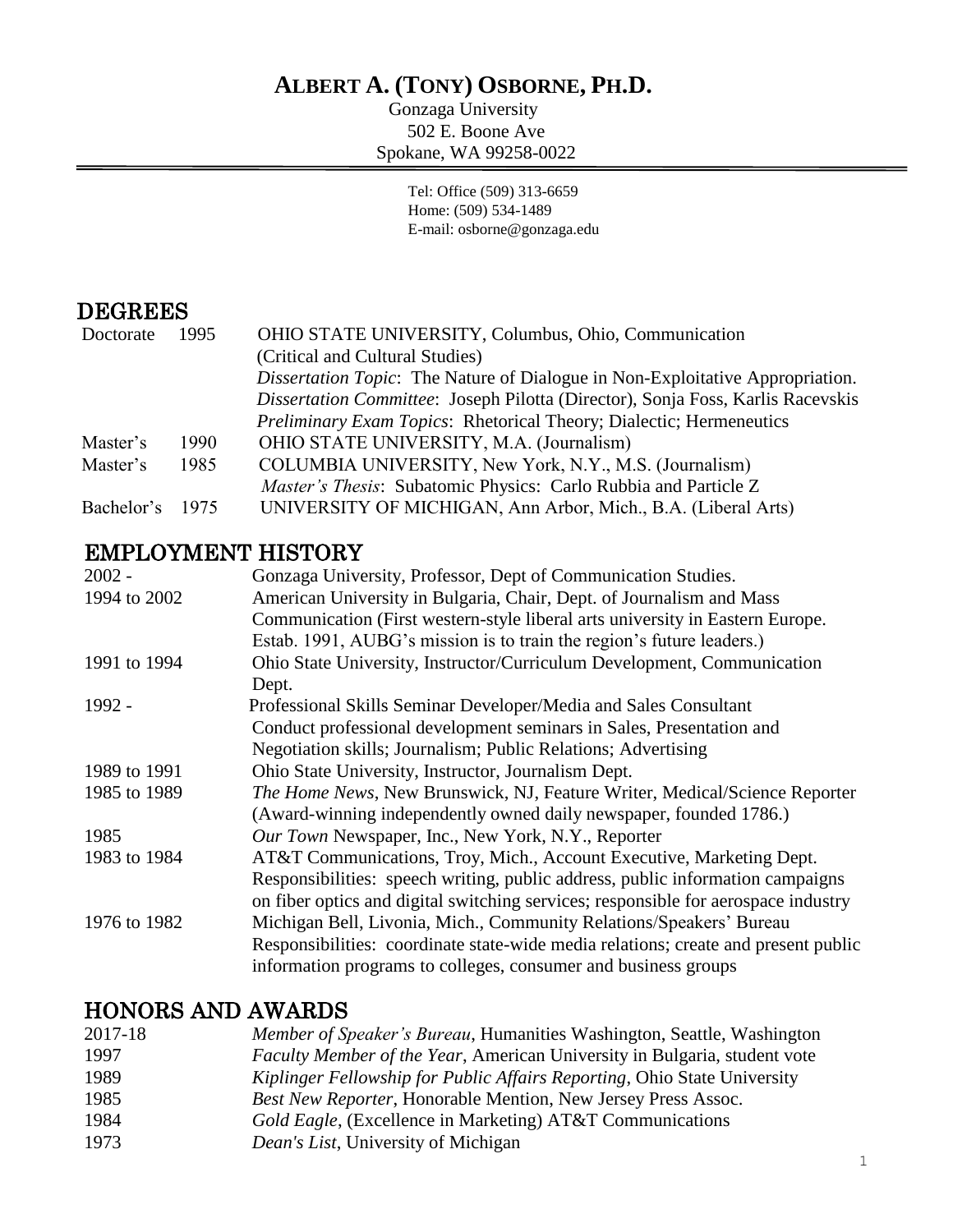## CONFERENCE PRESENTATIONS & PUBLIC LECTURES

**"Greco-Roman Wellsprings: Antiquity's Voice in** *Avant-Garde* **Painting and Design,"** Jundt Art Museum Fall 2016 Lecture Series, Gonzaga University, Spokane, Washington, October 27, 2017.

**"Focus and High Performance,"** Public "Neighborhood Café" Talk sponsored by Gonzaga University, April 23, 2016.

**"Collective Memories of a Failed Worker's Utopia: Stories of Life under Bulgarian Communism & the Transition to Capitalism,"** 87th Western Speech Communication Association Annual Conference, San Diego, California, February 28, 2016.

**"Phenomenological Leadership & Dialogue in Peace and Conflict Communication,"** 101<sup>st</sup> National Communication Association Annual Conference, Las Vegas, Nevada, November 19, 2015.

"The New Old Corporate Speak: Saying Nothing and Monetizing Everything," 45<sup>th</sup> Annual Popular Culture Association/American Culture Association Annual Conference, New Orleans, Louisiana, April 2, 2015.

**"Emotional Discomfort or Awkwardness as an Essential Moment in the Dialectic of Confidence,"** 86th Western Speech Communication Association Annual Conference, Spokane, WA, February 24, 2015.

"The Great Mammon: Money Culture in Literature from Dickens and Beyond," 44<sup>th</sup> Annual Popular Culture Association/American Culture Association Annual Conference, Chicago, Illinois, April 17, 2014.

*"***Spontaneity, Provocation, and Cinematic Truth in Classic Cinema Verite,"** Film & History Annual Conference, Madison, Wisconsin, October 31, 2014.

**"**

**"\$ights and \$ounds: The Aural Dimension and the Appropriation of Authenticity,"** Film & History annual Conference, Madison, Wisconsin, November 20, 2013.

**"The Businessman as Savior**," 43nd Annual Popular Culture Association/American Culture Association Annual Conference, Washington D.C., April 28, 2013.

**"What Can We Learn from Nietzsche?,"** annual Powers Chair of Humanities lecture, Gonzaga University, Spokane, WA, March 25, 2013.

"**Overcoming Habituation: Art and Psychology**," lecture to commemorate Gonzaga University's 125<sup>th</sup> Anniversary, Jundt Museum, Spokane, WA, February 6, 2013.

"**Myths of Success in** *Executive Suite* **and Corporate Films**," Film & History biannual Conference, Milwaukee, Wisconsin, September 28, 2012.

"**Dialogue vs. Narcissism**," Greater Gonzaga Guild lecture, McCarthy Athletic Center, Spokane, WA, October, 23, 2012.

"**In a Liminal Space: Salesmen, the Outsiders**," 42<sup>nd</sup> Annual Popular Culture Association/American Culture Association Annual Conference, Boston, Mass., April 13, 2012.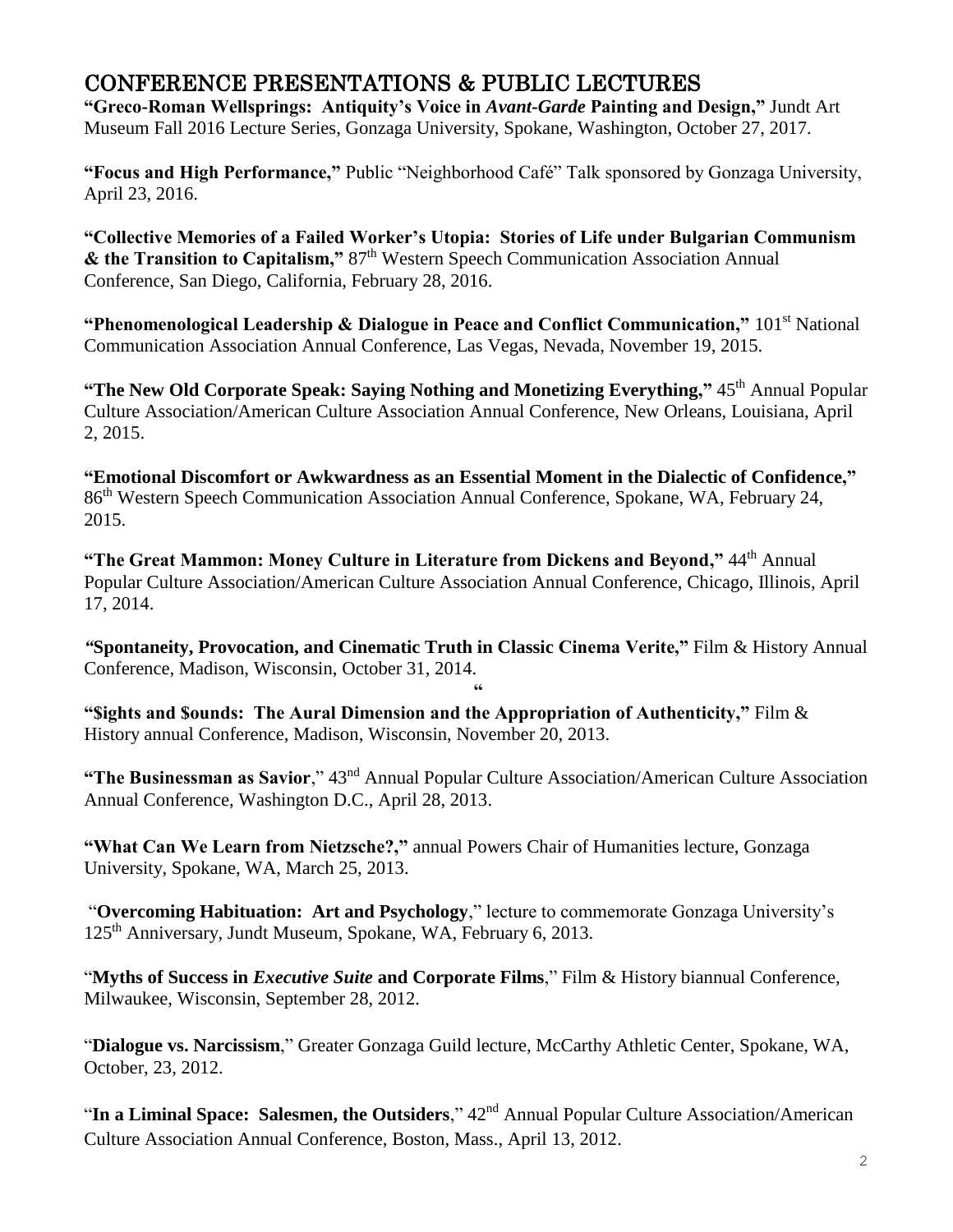**"(M)Ad Myths in the 1960s: Real Ad Men and Mad Men,"** Popular Culture Association/American Culture Association Annual Conference, San Antonio, Texas April 22, 2011.

**"Divine Fire: Parable and Paradox in Dostoevsky and Einstein,"** The Future of God Conference, Florence, Italy, February, 26, 2011.

**"Calculating Minds & Worried Hearts: The Protocols of Romance in** *Desk Set* **and Beyond,"** Film & History Sixth Biennial Conference: Representations of Love, Milwaukee, Wis., November 12, 2010.

**"Two-Faced (In)Subordination: The Rise of the Yes-Man,"** Popular Culture Association/American Culture Association Annual Conference, St. Louis, Missouri, April 2, 2010.

**"Deregulation and Other Con Games: Corporate Speak and the New Propaganda,"** Popular Culture Association/American Culture Association Annual Conference, New Orleans, Louisiana, April 9, 2009.

**"I'm Looking Through You: Philosophy and Literature Converge on Self-Identity,"** Word & Disclosure: Philosophy/Literature Conference, Florence, Italy, February, 19, 2009.

**"Searching for Perceptual Purity in a Field of Violence,"** Public Lecture delivered to inaugurate the **Violence!** Exhibition at Jundt Art Museum, Gonzaga University, Spokane, Washington, February 12, 2009.

**"Violence!,"** tri-fold essay for Violence Exhibition at Jundt Art Museum, Gonzaga University, Spokane, Washington, January 23 - April 4, 2009.

**"Showdown in Space: Sputnik Draws on Sheriff von Braun,"** Film & History Fifth Biennial Conference: Film and Science, Chicago, Ill., November 2, 2008.

**"Climbers, Sycophants and Other Roles: A Typology of Organizational Behaviors,"** Popular Culture Association/American Culture Association Annual Conference, San Francisco, CA, March 21, 2008.

**"Modernity's Fractured Ideals: Status Games Infect Mass Culture,"** Midwest Popular Culture Association Annual Conference, Kansas City, Missouri, October 14, 2007.

**"Eisenman's Wexner Center: The High/Low Synthesis,"** Midwest Popular Culture Association Annual Conference, Kansas City, Missouri, October 13, 2007.

**"Invisible Webs: Spinning Power Through Metaphor and Myth,"** Popular Culture Association/American Culture Association Annual Conference, Boston, MA, April 7, 2007.

**"Unscripted Truth: Provoking the Decisive Moment,"** Film & History Fourth Biennial Conference: The Documentary Tradition, Dallas, Texas, November 10, 2006.

**"Fired Customers: The Increasingly Adversarial Relationships between Large Corporations and their Customers,"** Popular Culture Association/American Culture Association Annual Conference, Atlanta, Georgia, April 14, 2006.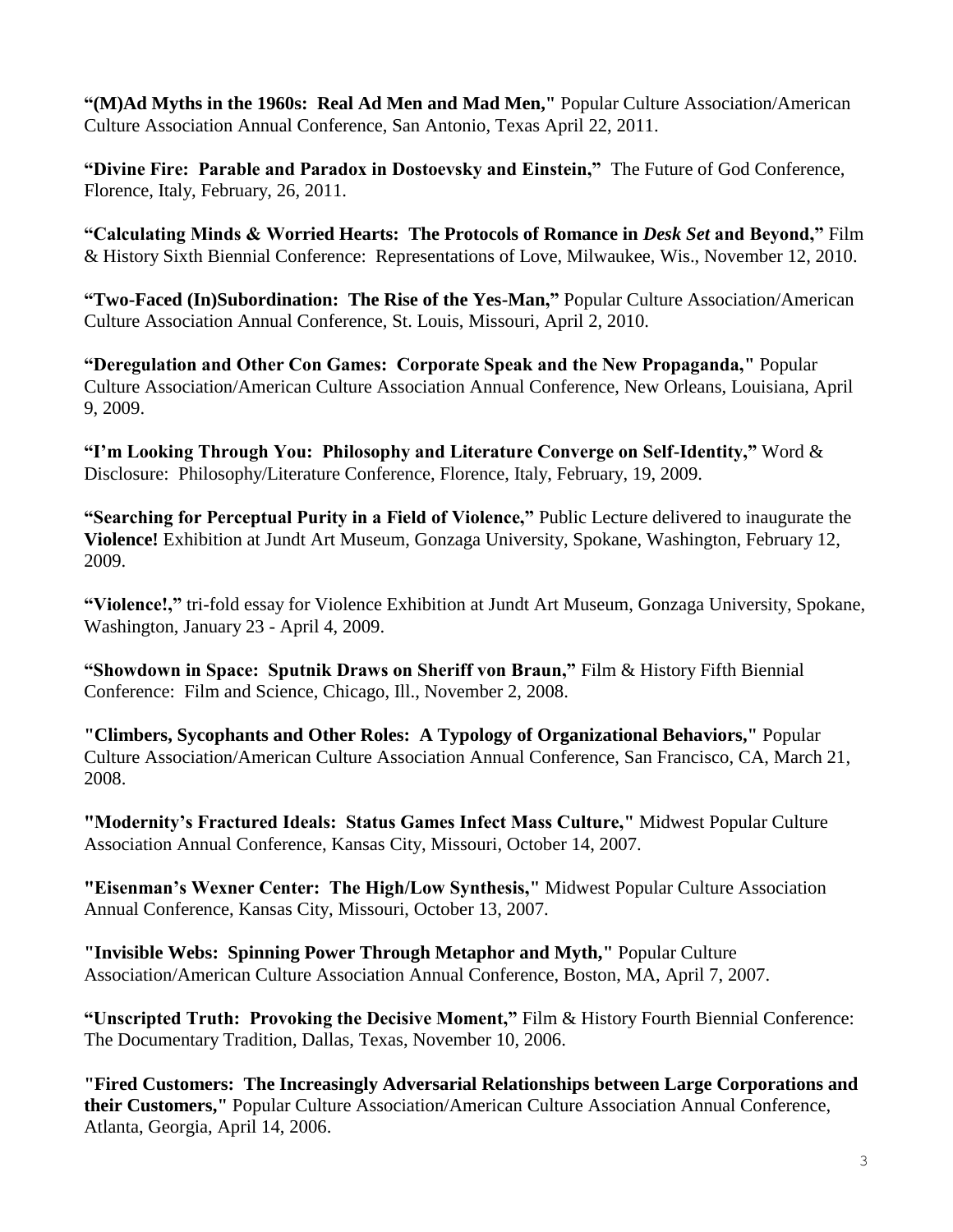**"Toward a Theory of Intercultural Communication,"** Global Fusion 2005 ("Global Media, Culture and Health") Annual Conference, Athens, Ohio, October 1, 2005

**"Provoking the Truth:** *Cinema Verite* **Takes Aim at Popular Culture,"** Popular Culture Association/American Culture Association Annual Conference, San Diego, CA, March 25, 2005

**"Behind the Curtain: East European Prints 1960-1984,"** (Guest Curator) Public Lecture, Jundt Art Museum, Gonzaga University, Spokane, Washington, November 4, 2004

**"Leadership, Ethics and Emotions: What Aristotle taught Alexander the Great,"** (Most Interesting Paper Award), Western Business & Management Association Annual Conference, Las Vegas, Nevada, October, 11, 2004

**"Gunsmoke: Myth and American Identity in Popular Culture,"** Popular Culture Association/American Culture Association Annual Conference, San Antonio, Texas, April 9, 2004

#### *Intercultural Communication*

**"Harmonizing the Masses: (High & Low) Culture in America,"** four lectures, Veliko Turnovo University's MA Program in British Studies, Veliko Turnovo, Bulgaria, March 7-10, 2002

**"From Rockwell to Rothko: American Images of Freedom"** Bulgarian American Studies Association "America Imagined Conference," October 20, 2001, Blagoevgrad, Bulgaria.

"**Dialogue, Intercultural Communication and Creativity**," Al Akhawayn University, Ifrane, Morocco, Feb. 28, 2000

"**Polyphony in Dialogue: the Creative Kernel**," University of Salamanca, Spain Nov. 25, 1997

**"Post-Radical Avant-Garde Design: the Critical Pause that Refreshes**," Sofia University, "Days of American Culture Celebration," Sofia, Bulgaria, Dec. 6, 1995

#### *International Communication/Media Studies*

"**Diplomacy in a Media-ted World**," lecture & workshop for *Association des Etats Generaux des Etudiants de l'Europe* Spring Conference (a 41-nation European unification organization), Blagoevgrad, Bulgaria, March 30, 2002

**"Identity Formation and the Mass Media: the Politics of Exclusion"** lecture/workshop for the Association of Security and Cooperation in the Balkans, October 16, 2001, Blagoevgrad, Bulgaria.

**"Mass Media in Developing Countries: Sensational Roots**," Al Akhawayn University, Ifrane, Morocco, Feb. 27, 2000

"**Love Thy Neighbour: Images and Myths of the `Other' in Bulgarian Texts and Newspapers,**" workshop for AEGEE's Nationalism and Peace in the Balkans Conference, Blagoevgrad, Bulgaria, Oct. 9, 1999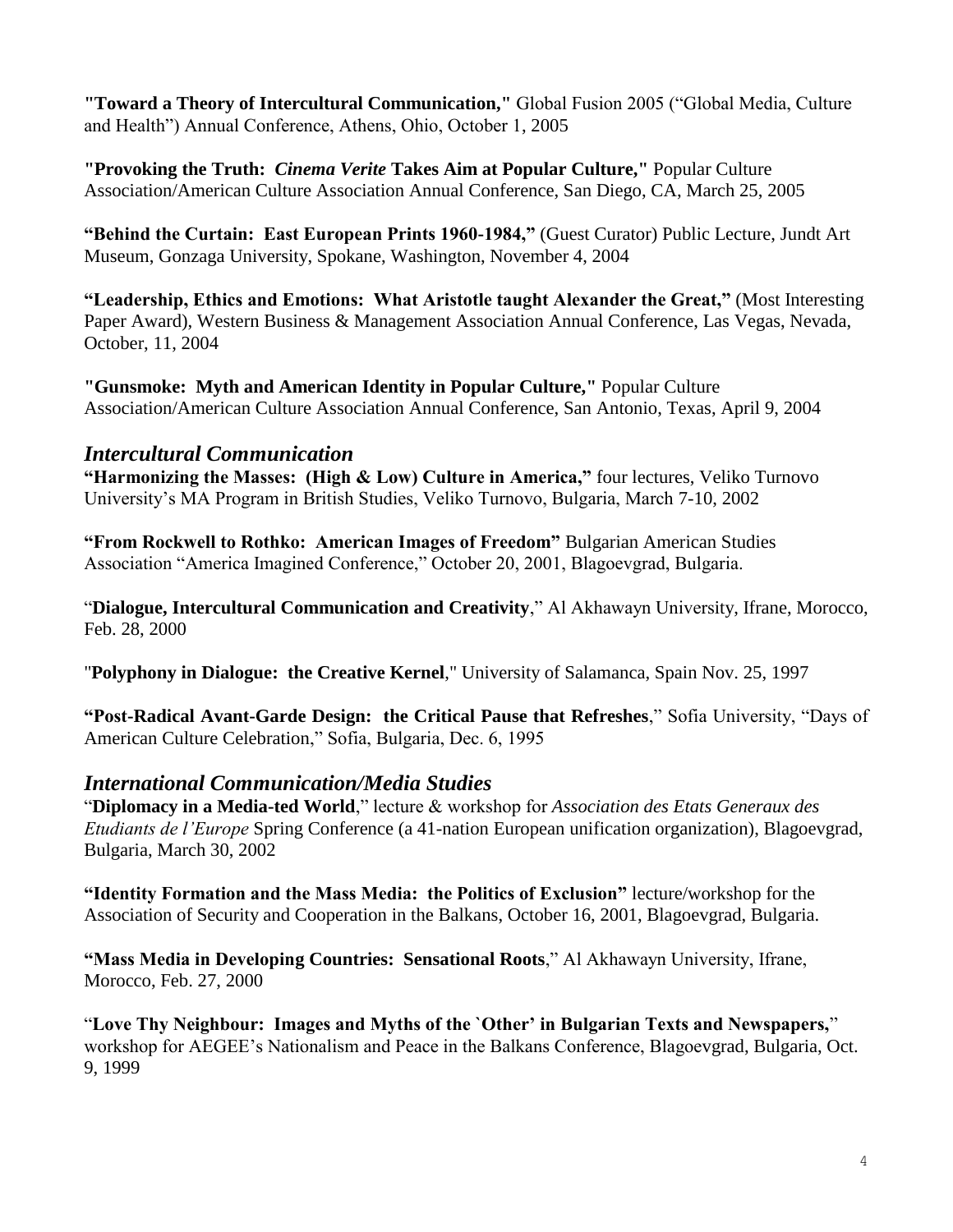"**Comparative Journalism Education: the East-West Perspective**," 13<sup>th</sup> FEJS' Conference (Federation of European Journalism Students) "Political and Economic Pressure on the Media," Blagoevgrad, Bulgaria, March 19, 1998

"**Literature and Journalism**," panel, 39th Annual Midwest Modern Language Association, Chicago, Nov. 7, 1997

### *Interpersonal Communication*

**"East vs. West: Collective Identity & Integration,"** Keynote Address, Friedrich-Ebert Foundation's Conference, "The New Balkans Facing United Europe," Blagoevgrad-Sofia, Bulgaria, Nov. 16-21, 2001.

**"Etiquette**," Keynote Address, First graduating class, Kosovar-Albanian young professionals, NATO-USAID Human Resource Development Program, May 31, 2000, Blagoevgrad, Bulgaria

"**Dialogue and Organizational Communication**," Dervin, B., Osborne, T., et al. Presented at the 43rd annual International Communication Association Conference, Washington D.C., May, 1993

# PROFESSIONAL SEMINARS/CONSULTING

*Negotiation/Presentation/Writing & Leadership Skills*

*"Fear and Success,"* presentation given at the Avista Center for Entrepreneurship (Spokane Community College), Spokane, Washington, April 27, 2016.

*"Persuading the Media (Influence Tactics,"* skills workshop given at the Avista Center for Entrepreneurship (Spokane Community College), Spokane, Washington, April 20, 2015.

**"Make Your Ideas Count**,**"** Series of one-day Writing and Presentation Skills Seminar for international delegates of Friedrich-Ebert Foundation "European Unity" Conferences, Blagoevgrad-Sofia, Bulgaria, April 19-20

"**How To Negotiate**," skills workshop given to Kraft-Jacobs Suchard's managers and sales representatives, Sofia, Bulgaria, June 3, 1999

"**Propose and Close (the Sale)**," workshop given to Kraft-Jacobs Suchard's sales staff, Sofia, Bulgaria, Sept. 24, 1998

"Winning Presentation & Closing Techniques," series of skills workshops (Client: American Chamber of Commerce) attended by 60 Bulgarian business leaders, Sofia, Bulgaria, Jan. through March, 1998

## *Public Relations/Advertising*

Advisor to **EcoSouthWest**, NGO involved in waste management and genetic engineering legislation; and water resources management in Bulgaria

"**Presentation Skills and Client Positioning Strategies**," workshops given to Barton, Batten, Durstine & Osborn International's account executives, Sofia, Bulgaria, May 30-31, 2000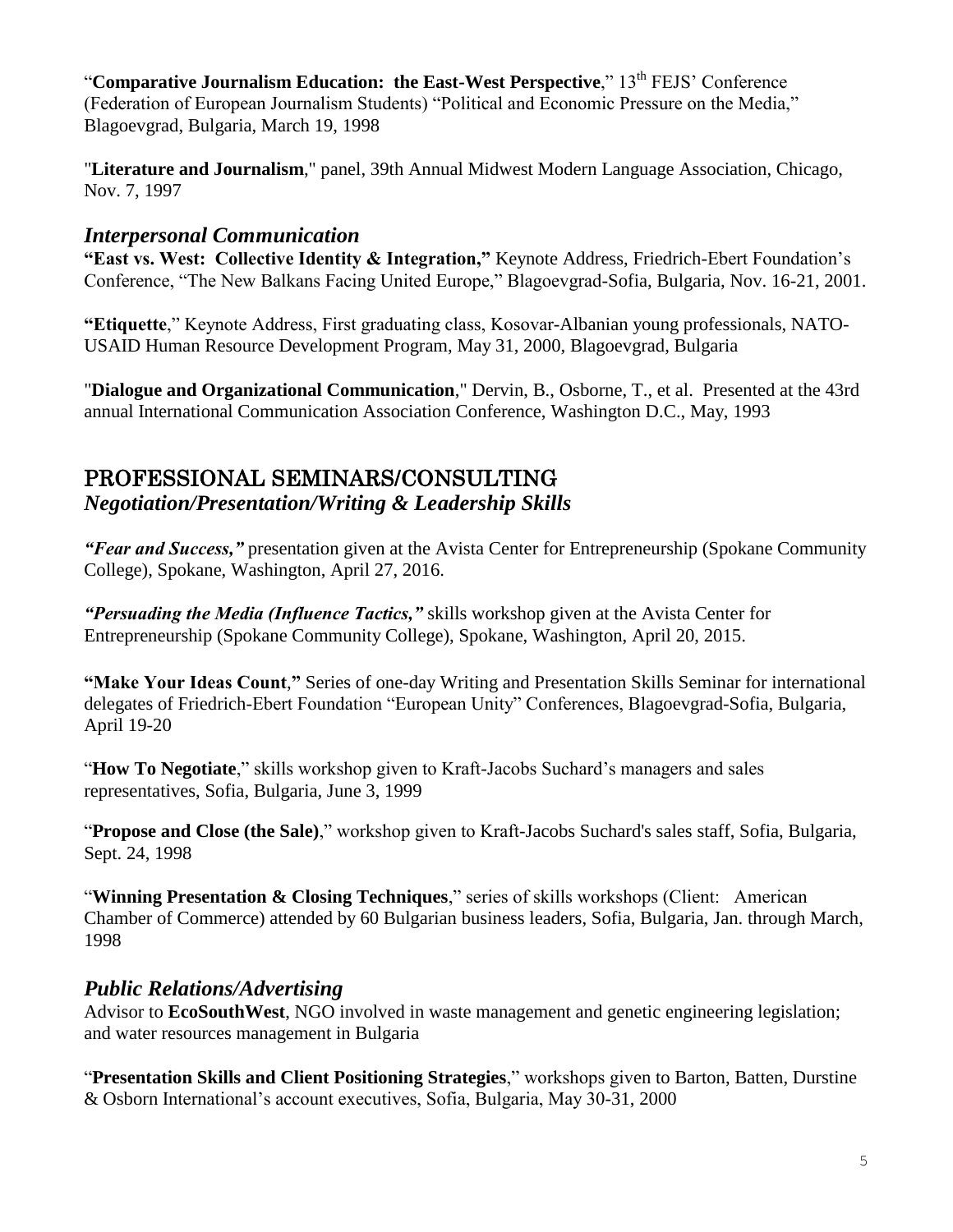**"Public Relations and Municipal Political Media Relations,"** keynote speech and workshop given to government public relations officers of Bulgaria's major municipalities, organized by the Sofia-based Foundation for Local Government Reform, Bankya, Bulgaria, Oct. 1, 1996

### *Journalism*

"**What is News?**" workshop for 30 professional journalists, part of Freedom Forum program to train journalists in developing countries, Blagoevgrad, Bulgaria, Dec. 4, 2000

"**Profit Through Fair and Ethical Reporting**," training seminar for Bulgarian National Radio's managers, newscasters and reporters, Borovetz, Bulgaria, Oct. 9-11, 1998

"**Increasing Ad Revenue through Reporting Excellence: Educating Customers in a Cut-Rate Market**," professional development program for the marketing and editorial staff of IDG Bulgaria (publishers of *ComputerWorld* magazine), Pamporovo, Bulgaria, May, 22-24, 1998

Design and layout workshop for the editors of *Kontinent*, a national daily newspaper, Sofia, Bulgaria, June 11, 1997

Chairman of the Board of Trustees, *Radio AURA,* the first private station in Bulgaria, 1996-1997

## THEATRE PERFORMANCES

*Life's A Dream* by Pedro Calderon de la Barca. Role: King Basilo. Directed by Kevin Bradshaw. Russell Theatre, Oct. 24, 25, 31, Nov. 1, 2, 2004, Gonzaga University, Spokane, WA.

*Play It Again Sam* by Woody Allen. Role: Bogart. Directed by Nedyalko Delchev. Scaptopara Auditorium, December 11-13, 2001, Blagoevgrad, Bulgaria

*"Art"* by Yasmina Reza. Role: Marc. Directed by Nedyalko Delchev. Nikola Vaptzarov Auditorium, April 11-15, 2002, Blagoevgrad, Bulgaria.

## PUBLICATIONS

**Books**

*'Greed is Good' & Other Fables: Office Life in Popular Culture***.** Santa Barbara, CA: Praeger. 2012**.**

### **Scholarly**

**"Advertising."** In *The Home Front Encyclopedia, Vol 2*. James Ciment and Thaddeus Russell (Eds.). Santa Barbara: ABC-CLIO, Inc. (2007). 748-751.

**"Bebop."** In *The Home Front Encyclopedia, Vol 2*. James Ciment and Thaddeus Russell (Eds.). Santa Barbara: ABC-CLIO, Inc. (2007). 779-780.

**"Bryan, William Jennings."** In *The Home Front Encyclopedia, Vol 1*. James Ciment and Thaddeus Russell (Eds.). Santa Barbara: ABC-CLIO, Inc. (2007). 29-30.

**"Committee for Public Information."** In *The Home Front Encyclopedia, Vol 1*. James Ciment and Thaddeus Russell (Eds.). Santa Barbara: ABC-CLIO, Inc. (2007). 264-266.

**"Corporatism."** In *The Home Front Encyclopedia, Vol 2*. James Ciment and Thaddeus Russell (Eds.). Santa Barbara: ABC-CLIO, Inc. (2007). 824-826.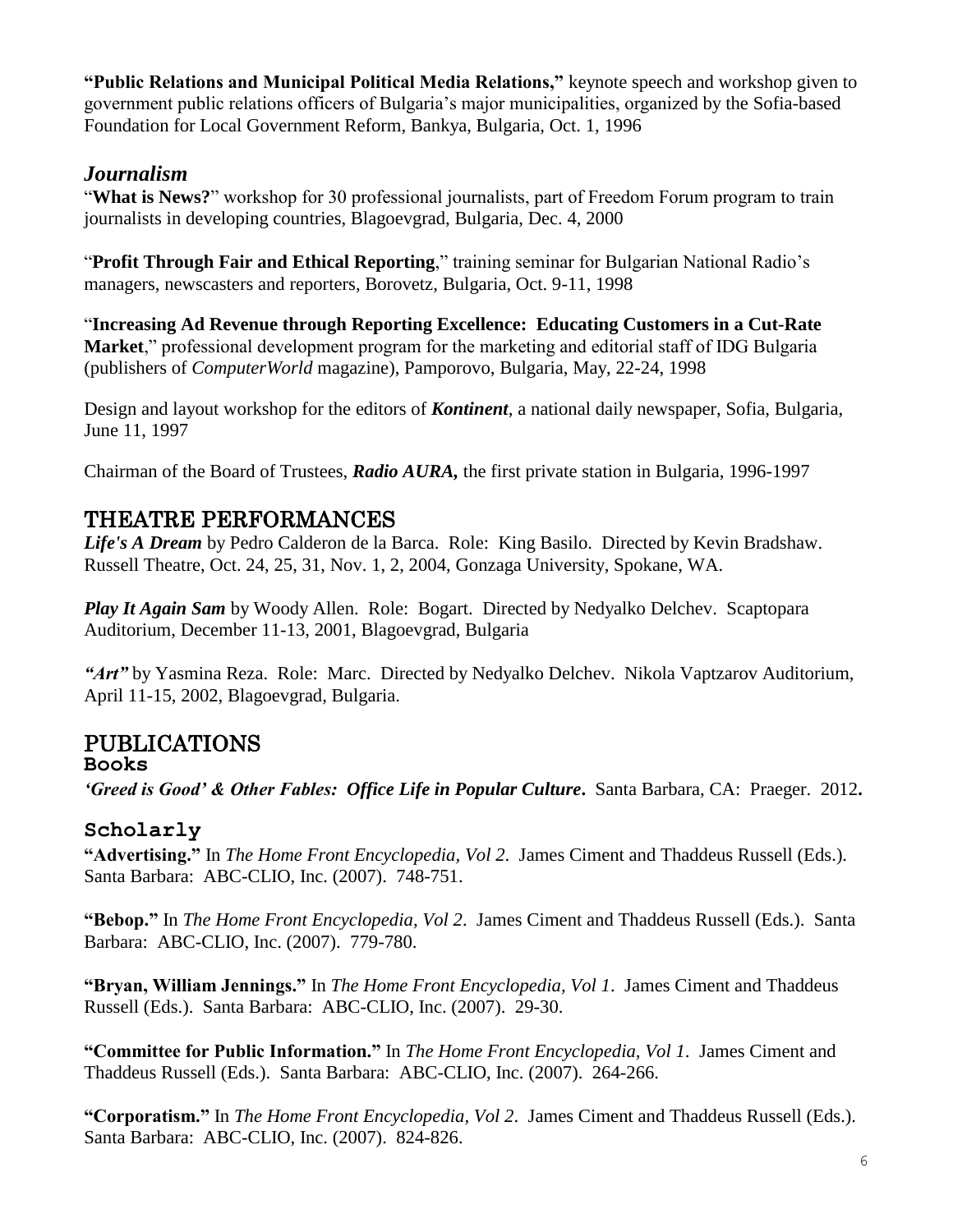**"Debs, Eugene V."** In *The Home Front Encyclopedia, Vol 1*. James Ciment and Thaddeus Russell (Eds.). Santa Barbara: ABC-CLIO, Inc. (2007). 56-57.

**"Journalism (U.S.) [WWI]"** In *The Home Front Encyclopedia, Vol 1*. James Ciment and Thaddeus Russell (Eds.). Santa Barbara: ABC-CLIO, Inc. (2007). 350-352.

**"Journalism (U.S.) [WWII]"** In *The Home Front Encyclopedia, Vol 2*. James Ciment and Thaddeus Russell (Eds.). Santa Barbara: ABC-CLIO, Inc. (2007). 912-916.

**"Lippmann, Walter."** In *The Home Front Encyclopedia, Vol 1*. James Ciment and Thaddeus Russell (Eds.). Santa Barbara: ABC-CLIO, Inc. (2007). 138-139.

**"Luce, Henry."** In *The Home Front Encyclopedia, Vol 2*. James Ciment and Thaddeus Russell (Eds.). Santa Barbara: ABC-CLIO, Inc. (2007). 660-661.

**"Mailer, Norman."** In *The Home Front Encyclopedia, Vol 2*. James Ciment and Thaddeus Russell (Eds.). Santa Barbara: ABC-CLIO, Inc. (2007). 666.

**"Sanger, Margaret."** In *The Home Front Encyclopedia, Vol 1*. James Ciment and Thaddeus Russell (Eds.). Santa Barbara: ABC-CLIO, Inc. (2007). 178.

**"Columbia Broadcasting System,"** in *Encyclopedia of Documentary Film*, *Vol 1*. Ian Aitken (Ed.). New York and London: Routledge. (2006). 238-240.

**"Lonely Boy,"** in *Encyclopedia of Documentary Film*, *Vol 2*. Ian Aitken (Ed.). New York and London: Routledge. (2006). 816-818.

"**Polyphony in Dialogue: the Creative Kernel**" in *Rhetoric, Politics and Ideology*, Vol.II (Actas Del II Congreso Internacional) pp. 259-263 (1997)

"**Toward a Communication Theory of Dialogue**," Dervin, B., Osborne, T., et al. in *Media Development*, 2/1993, Vol. XL

#### **Literary**

"**Contours on the Edge of Time - Jiří Anderle, Printmaker**," brochure essay to accompany Jundt Art Museum exhibition (*Jiří Anderle: The Baruch Foundation Gift*) , Spokane, WA, Feb., 2012.

**"Drawn to the Wall IV,"** tri-fold essay for Drawn to the Wall IV Exhibition at Jundt Art Museum, Gonzaga University, Spokane, Washington, September 7 - October 9, 2010.

**"Violence!,"** tri-fold essay for Violence Exhibition at Jundt Art Museum, Gonzaga University, Spokane, Washington, January 23 - April 4, 2009.

**"How to sell the idea of Bulgaria: a manual for creating your own myths**" in premiere issue of **"***One***"** magazine, March, 2002.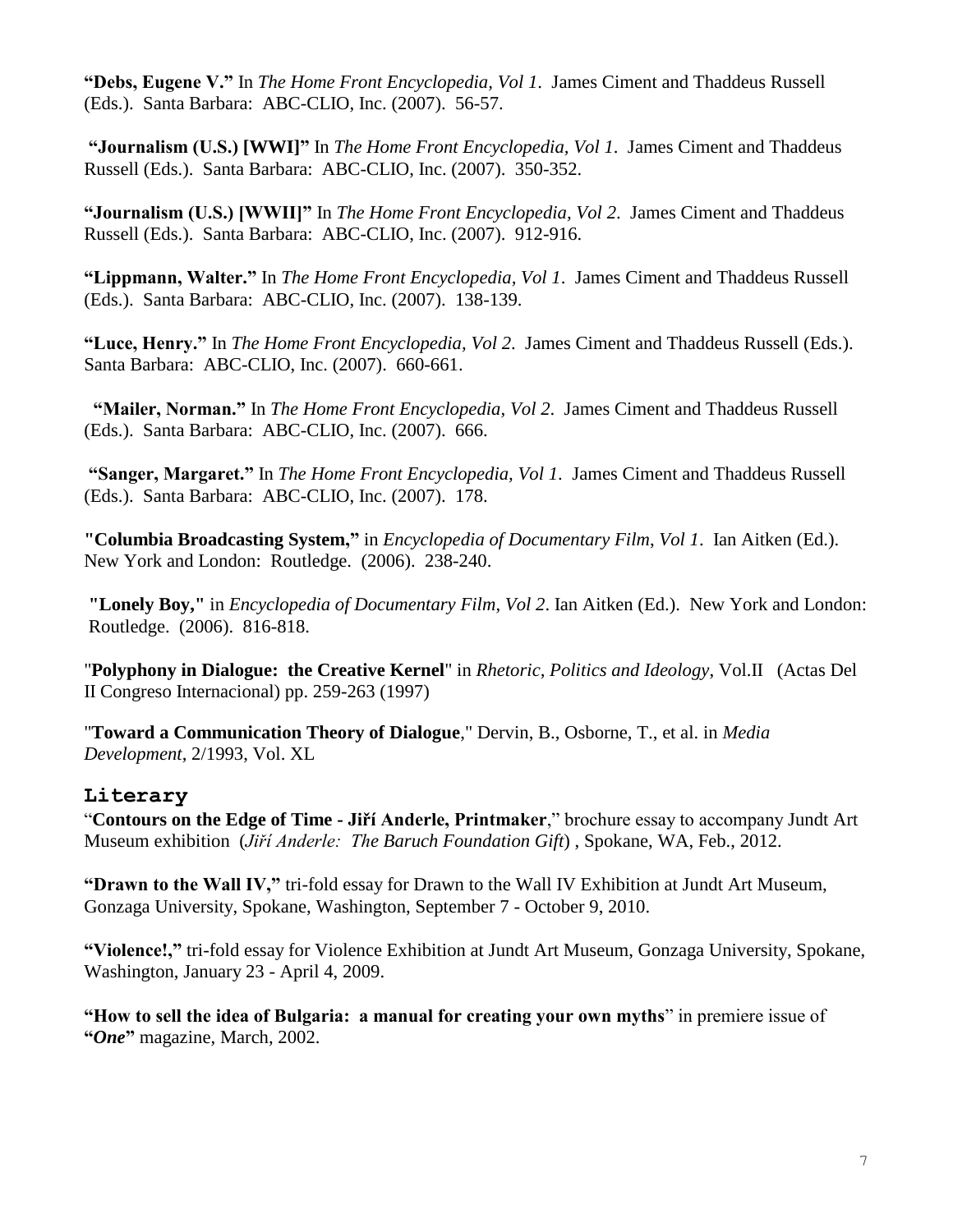#### **Book Reviews**

*The Global Film Book.* Stafford, Roy. Communication Research Trends, Vol. 34 (2015) No. 1: 36-38.

Language, Culture, and Society: An Introduction to Linguistic Anthropology. Salzmann, Zdenek, Stanlaw, James, & Nobuko, Adachi. Communication Research Trends, Vol. 33 (2014) No. 4: 33-34.

**Films that Work: Industrial Film and Productivity of Media.** Hediger, Vinzenz & Vonderau, Patrick (Eds.). *Film & History*, Vol. 40.2 (2010): 119-121.

*The Unseen Alistair Cooke*. Jardine, Rachel (Director). [Film]. *Film & History*, Vol. 40.2 (2010): 129-131.

*The Sociology of Ethnicity* by Sinisa Malesevic. *Communication Research Trends*, Vol. 29 (2010) No. 2: 41-42.

*Peer Groups: Expanding Our Study of Small Group Communication.* SunWolf. *Communication Research Trends*, Vol. 28 (2009) No. 4: 39-41.

*Live Television: Time, Space and the Broadcast Event.* Marriott, Stephanie. *Communication Research Trends*, Vol. 28 (2009) No. 2: 35-37.

*Sputnik Declassified.* DeNooyer, Rushmore (Writer & Director). [Film] *Film & History*, Vol. 39.1 (2009): 73-74.

*The Films of Larry Buchanan: A Critical Examination.* Craig, Rob. *Film & History*, Vol. 39.1 (2009): 91-92.

*Mother Jones: America's Most Dangerous Women*. Vazquez, Laura & Feurer, Rosemary (Directors). [Film]. *Film & History*, Vol. 38.2 (2008): 74-76.

*Robert Altman's McCabe & Mrs. Miller: Reframing the American West*. Self, Robert T. *Film & History*, Vol. 38.2 (2008): 103-104.

*Blockade.* Loznitsa, Sergei (Director). [Film] *Film & History*, Vol. 38.1 (2008): 70-71.

*Stoogeology: Essays on the Three Stooges.* Seely, Peter & Pieper, Gail, W. (Eds.). *Film & History*, Vol. 38.1 (2008): 87-88.

*Documentary in Practice: Filmmakers and Production Choices.* Chapman, Jane. *Communication Research Trends*, Vol. 27 (2008) No. 3: 26-27.

*News from the Interview Society.* Ekstrom, Mats, Kroon, Asa, & Nylund, Mats (Eds.) *Communication Research Trends*, Vol. 27 (2008) No. 2: 29-31.

*Rhetorical Knowledge in Legal Practice and Critical Legal Theory.* Mootz, Francis J. III. *Communication Research Trends*, Vol. 27 (2008) No 2: 36-38.

*Deciding Communication Law: Key Cases in Context.* Ross, Susan Dente. *Communication Research Trends*, Vol. 27 (2008) No. 2: 41-42.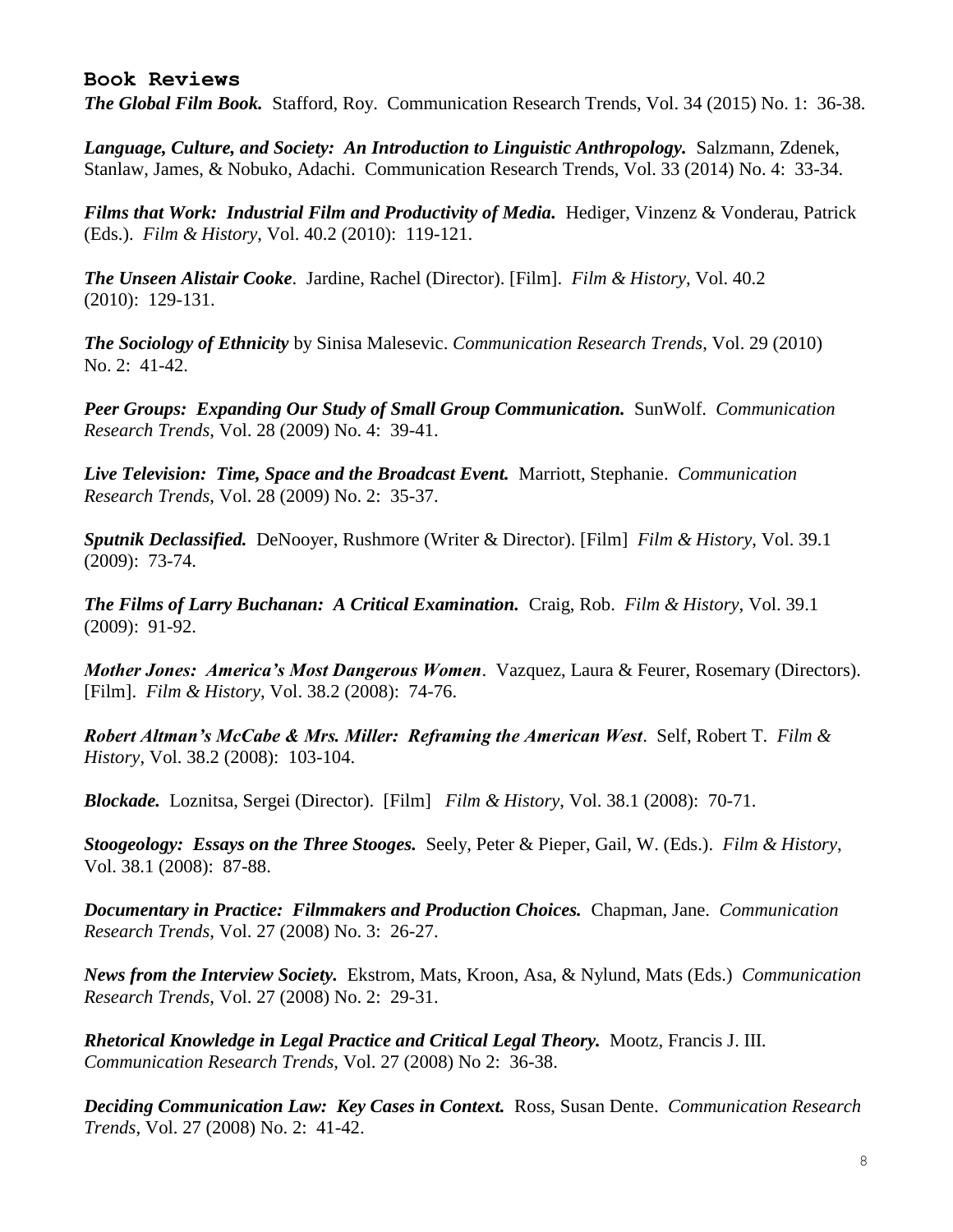*The Film Experience: an Introduction.* Corrigan, Timothy & White, Patricia. *Communication Research Trends*, Vol. 27 (2008) No. 1: 28-29.

*Napoleon, David: The Image Enthroned*. Jean, Patric (Writer & Director). [Film]. *Film & History*, Vol. 37.2 (2007): 80-81.

*The FBI and the Movies: A History of the Bureau on Screen and Behind the Scenes in Hollywood*. Herzberg, Bob. *Film & History*, Vol. 37.2 (2007): 103-105.

*The Coen Brothers: Interviews*. Allen, Rodney William (Ed.). *Film & History*, Vol. 37.1 (2007): 91.

*Martin J. Quigley and the Glory Days of American Film 1915-1965.* Quigley, Martin S. *Communication Research Trends*, Vol. 26 (2007) No. 4: 39-40**.**

*A Cognitive Psychology of Mass Communication, 4th edition.* Harris, Richard Jackson. *Communication Research Trends*, Vol. 26 (2007) No. 2: 39-40**.**

*Mass Communication and American Social Thought: Key Texts 1919-1968***.** Peters, John Durham and Simonson, Peter (Eds.). *Communication Research Trends*, Vol. 26 (2007) No. 1: 37-40**.**

*Biotechnology and Communication***,** ed. Braman, Sandra, *Communication Research Trends*, Vol. 25 (2006) No. 4**:** 31-33.

*Dialogicality in Development***,** ed. Josephs, Ingrid, E, *Communication Research Trends*, Vol. 25 (2006) No. 1: 31-32**.**

*Visual Cultures and Critical Theory***,** by Patrick Fuery and Kelli Fuery, *Communication Research Trends*, Vol. 24 (2005) No. 2: 27-28**.**

*Advertising: A Cultural Economy,* by Liz McFall, *Communication Research Trends*, Vol. 24 (2005) No. 2: 35-36**.**

*HowMaster: The Writer's Guide to Beautiful Word Crafting***,** by Linda M. Gigliotti, *Communication Research Trends*, Vol. 24 (2005) No. 1: 42-43**.**

*Defining Visual Rhetorics***,** ed. Hill, C.A., & Helmers, M. *Communication Research Trends*, Vol. 23 (2004) No. 3: 27-29**.**

*Guide to Publishing in Scholarly Communication Journals*, 3<sup>rd</sup> Edition, ed. Knapp, M.L. & Daly, J.A. *Communication Research Trends*, Vol. 23 (2004) No. 3: 31-33**.**

*Communication and Emotion: Essays in Honor of Dolf Zillman*, ed**.** Bryant, J., Roskos-Ewoldsen, D., & Cantor, J. *Communication Research Trends*, Vol. 23 (2004) No. 1: 27-28.

*Hacker Culture*, by Douglas Thomas. *Communication Research Trends*, Vol. 23 (2004) No. 1: 41-43**.**

### **Manuscript Reviews**

*The Reach of Dialogue*, Hampton Press (1993)

*Desert Storm and the Mass Media*, Hampton Press (1992)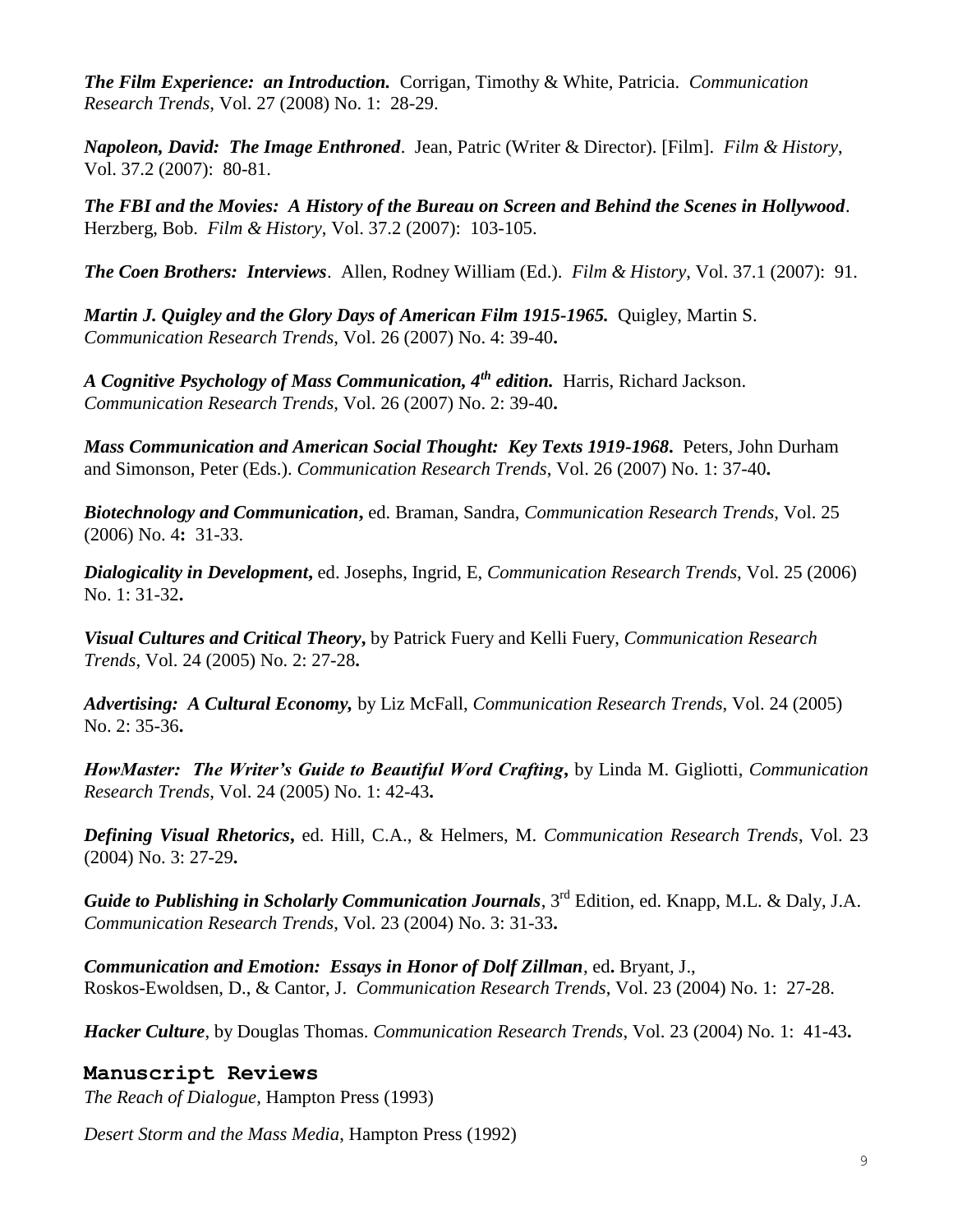# INTERCULTURAL COMMUNICATION & NEW MEDIA PROJECTS

(July, 1996) cultural exchange seminars with Russian radio, television, film and newspaper professionals (sponsored by Saint-Petersburg State University, Russia)

(June-July, 1994) European Union Research Tour, interviewed telecom officials, regulators and legislators to assess the impact of EU's proposed information superhighway on developing nations. Paper presented at **Information Superhighway** Conference, University of Amsterdam, July 22, 1994

(June-July, 1992) interviews with European Union regulators, legislators, lobbyists in Brussels and The Hague to collect data on cultural impact of new communication technologies. Findings presented at **Convergence in the Media** Conference, Amsterdam July, 24 (visit sponsored by University of Amsterdam)

(Spring, 1992) Member of Ohio State's **Hyper-Media Project** designed to link European and Asian universities in an interactive computer environment to promote research on communication technology

## TEACHING EXPERIENCE

**GONZAGA UNIVERSITY:**

**Peace Building through Dialogue in Northern Ireland** (COML 523). Special study abroad session given to professionals in Derry, Northern Ireland. The course examines how dialogue and leadership practices can build bridges between antagonistic communities in deeply divided societies.

*Communication, Culture & Society* (COMM 184). Innovations in communication practices beginning with the theory of dialogue progressing through to architecture and Pop Art; examines the effects of innovation on culture and society, including dataveillance, and singularity.

**Communication and Speech** (COMM 100). Theory and practice of public speaking and interpersonal communication. Covers voice exercises, speaking poetry, and the use of visual aids, statistics, and literary devices.

Intro to Mass Communication (COMM 101). Historical and contemporary overview of economic, technological, and ideological factors influencing content and evolution of the American Mass Media. Major topics treated include, dialogue, conversational narcissism, the Penny Press, libel law, semiotics and myth, advertising, propaganda, political discourse, and Popular Culture.

**Honors Rhetoric** (COMM 270-H). A writing intensive class (including oral presentations) grounded in classical rhetoric that expands the rhetorical domain to include visual artifacts such as advertisements and paintings. Analytical perspectives include neo-Aristotelian criticism, cultural studies, and gestalt psychology*.* 

**Writing for Public Relations** (PRLS 305). Emphasis on designing public service campaigns, including writing press releases, feature stories, editorials, and developing and presenting business proposals. Case studies are analyzed. The history of public relations and key innovations are covered.

**Communication Research Methods** (COMM 306). The fundamentals of scientific inquiry. The strengths and limitations of the most widely used methodologies, from surveys and polls to ethnography and rhetorical criticism.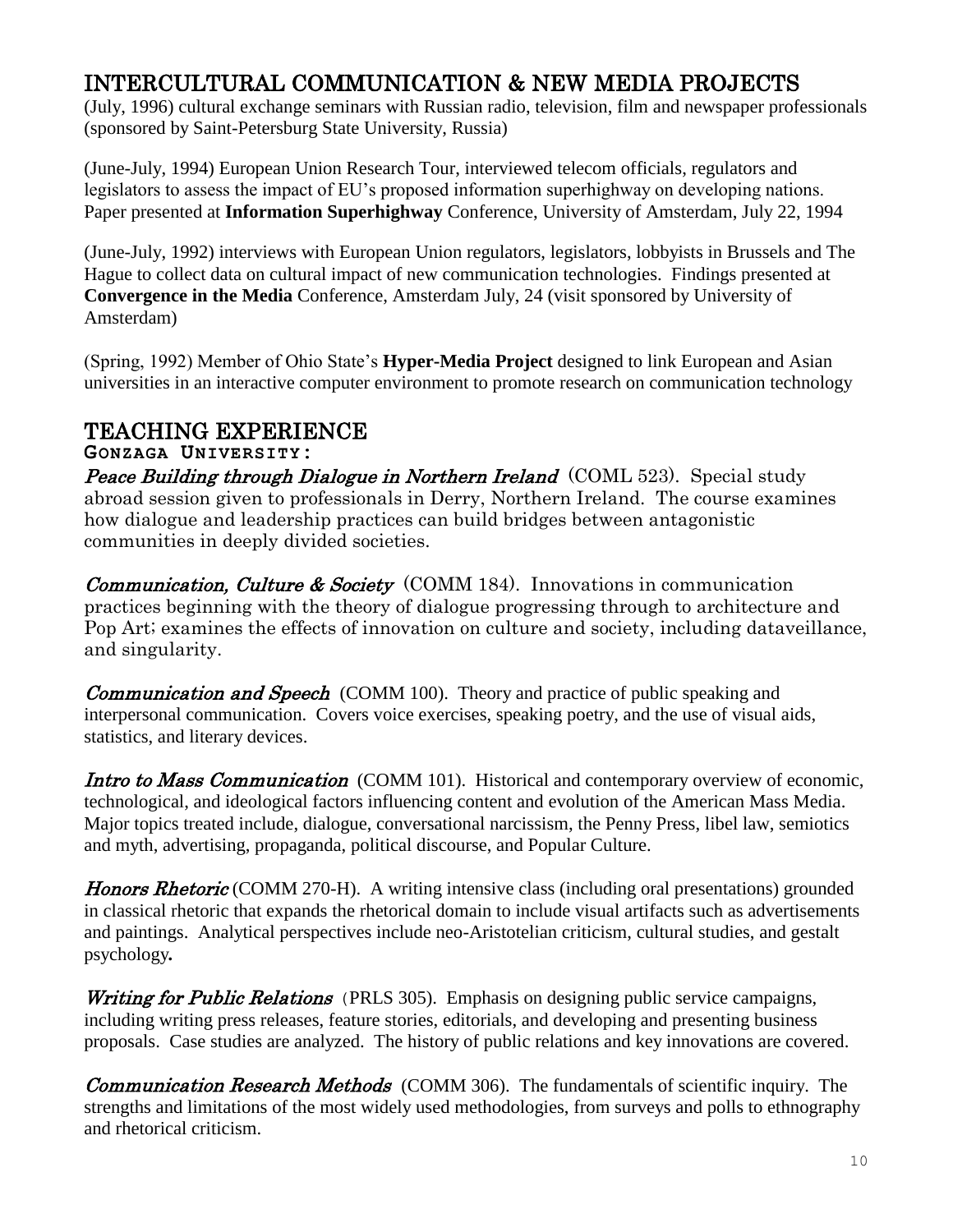**Persuasion** (COMM 362). The fundamentals of rhetorical theory, from antiquity to the present, including, Aristotle, Grassi, Perelman, Toulmin, and Weaver. Emphasis placed on tropes and analysis of public discourse and advertising. Cognitive psychology, attitudinal measurements, source credibility, and information campaigns are also covered.

**Leadership and Communication** (COMM 401). Examination of leadership as a rhetorical skill using current and historical case studies; emphasis given to motivation theory, the psychology of the emotions, and managing teams.

**Visual Rhetoric in the Renaissance** (COMM 480). A study-abroad course taught in Florence. An exploration of the classical roots of the humanistic ideals of the Renaissance and their embodiment in painting, sculpture, and architecture.

**Senior Communication Colloquim** (SPCO 498). Capstone course for the major. Oversight and evaluation of senior theses. Course covers developing research questions, literature reviews, methodologies, writing and presentation skills.

### **AMERICAN UNIVERSITY IN BULGARIA:**

**Rhetorical Criticism** (JMC 409). Writing Intensive Course encompassing oral discourse, neo-Aristotelian criticism, American public address, cultural studies, phenomenology of perception, Gestalt psychology, visual appeal, painting, film, music, pop art.

**History of Mass Communication** (JMC 305). Writing Intensive Course culminating in major research project. Covered are research methodologies, the history of "news", advertising, film, documentaries, public relations, literary journalism, international communication, modern architecture. **Persuasion** (JMC 303). Writing Intensive Course that covers ancient and modern rhetoric, information and advertising campaigns, motivational techniques, speech writing and presentations.

**Communication, Media & Society** (JMC 201). Writing Intensive Course treating interpersonal communication, myth, semiotics, scientific management, advertising, direct marketing, public relations, propaganda, and the news industry.

Introduction to American Studies (AMS 231). An interdisciplinary foundation course for the major; covers the genealogy of salient issues and various methodological approaches.

**Information Skills I** (JMC 202). Covers reporting and writing for various forms of mass media, interviewing, and ethics.

**Information Skills II** (JMC 203). Covers feature writing and literary techniques in the service of science and environmental reporting, public affairs reporting, and cultural reporting.

### **OHIO STATE UNIVERSITY:**

**Presentational Speaking in the Organization** (Communication 505). Theory and practice of intercultural and organizational communication.

**Communication, Culture and Society** (Communication 260). Core course for the major. Philosophical, economic and technological forces that shape ritual and communicative practices.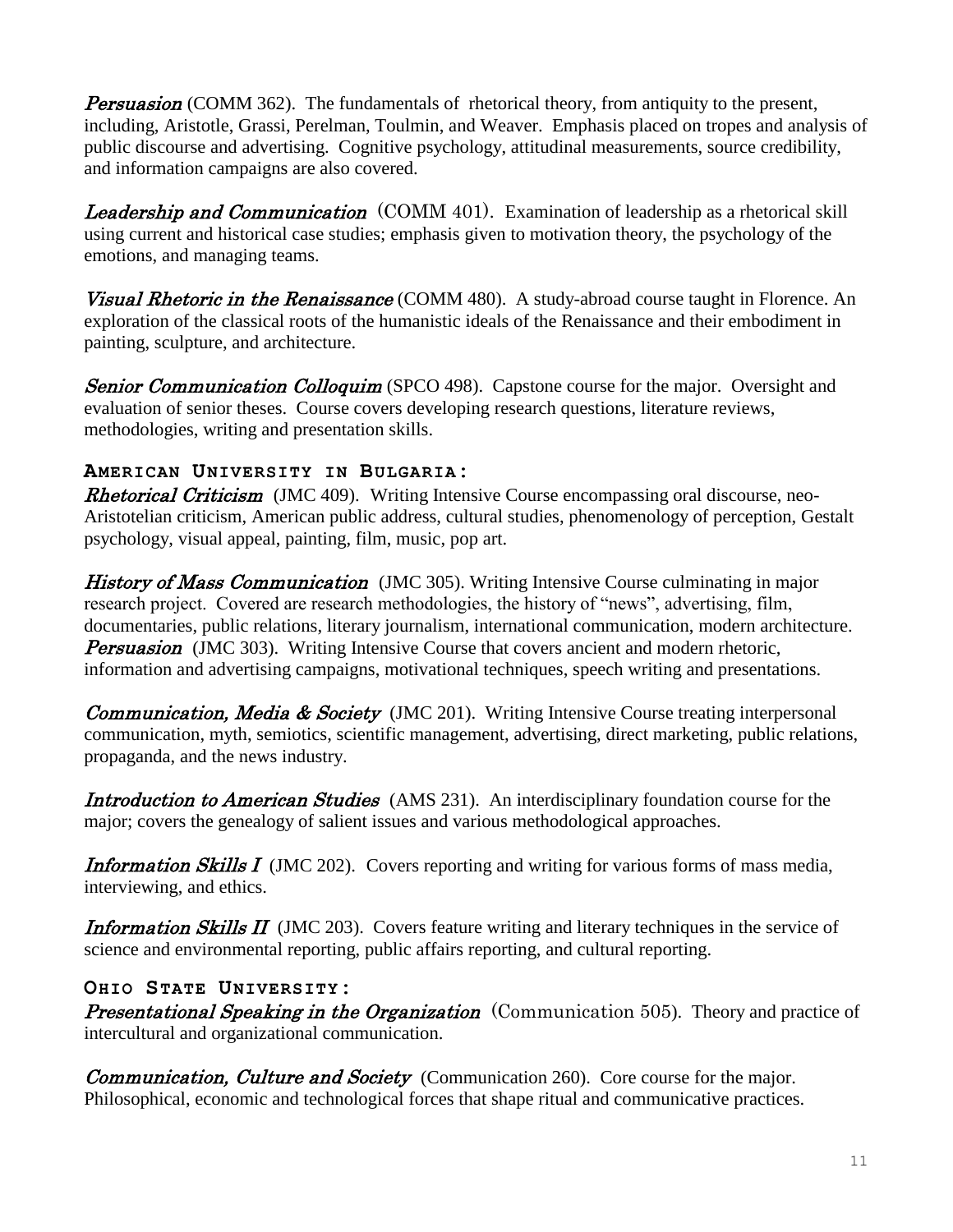**Public Speaking** (Communication 105). Theory and practice; critical listening; breath control and diction; the rhythm of language, speaking literature and poetry.

**Advanced Reporting** (Journalism 202). Interviewing skills, reading budgets, calculating millage, searching public records, media law and ethics, investigative reporting.

News Editing (Journalism 304). Copyediting, grammar and punctuation, style, headline writing, fact checking, libel law.

# CURRICULUM DEVELOPMENT

### **Ohio State University:**

Wrote the master syllabi to fulfill presidential mandate for "new analytical courses to develop writing and speaking skills":

### **Undergraduate Courses:**

- *Communication, Gender and Society* (Communication 362)
- *Communication and Popular Culture* (Communication 366)
- *Intercultural Communication in Organizational Contexts* (Communication 368)

### **Graduate Courses:**

- *Communication and Community* (Communication 665)
- *Communication Theories and Media Literacy* (Communication 667)
- *Contemporary Perspectives on Intercultural Communication in Organizational Contexts*  (Communication 668)
- *Communication, Power and Knowledge* (Communication 669)

## PROFESSIONAL MEMBERSHIPS AND POSITIONS

American Cultural Association - Chair, Business, Money & Office Cultures Arts Editor for *Film & History's* Online Guide to Documentary Films Western Business & Management Association

## SERVICE ACTIVITIES

#### **Gonzaga University**

- 2013-2015 Chair, Dept. of Communication Studies
- 2011-2012 Advisory Council on Stewardship and Sustainability
- 2010-2011 Program Director Applied Communication
- 2010-2015 Fulbright Selection Committee
- 2010-2011 Presidential Events Policy Advisory Committee
- 2006-2007 Italian Studies Advisory Committee
- 2005-2006 Teaching and Advising Resource Center Committee
- 2005-2006 Performing Arts Center Building Committee
- 2002-2005 University Senate (Finance sub-Committee)
- 2002-2005 Faculty Advisor to Women's Lacrosse Team